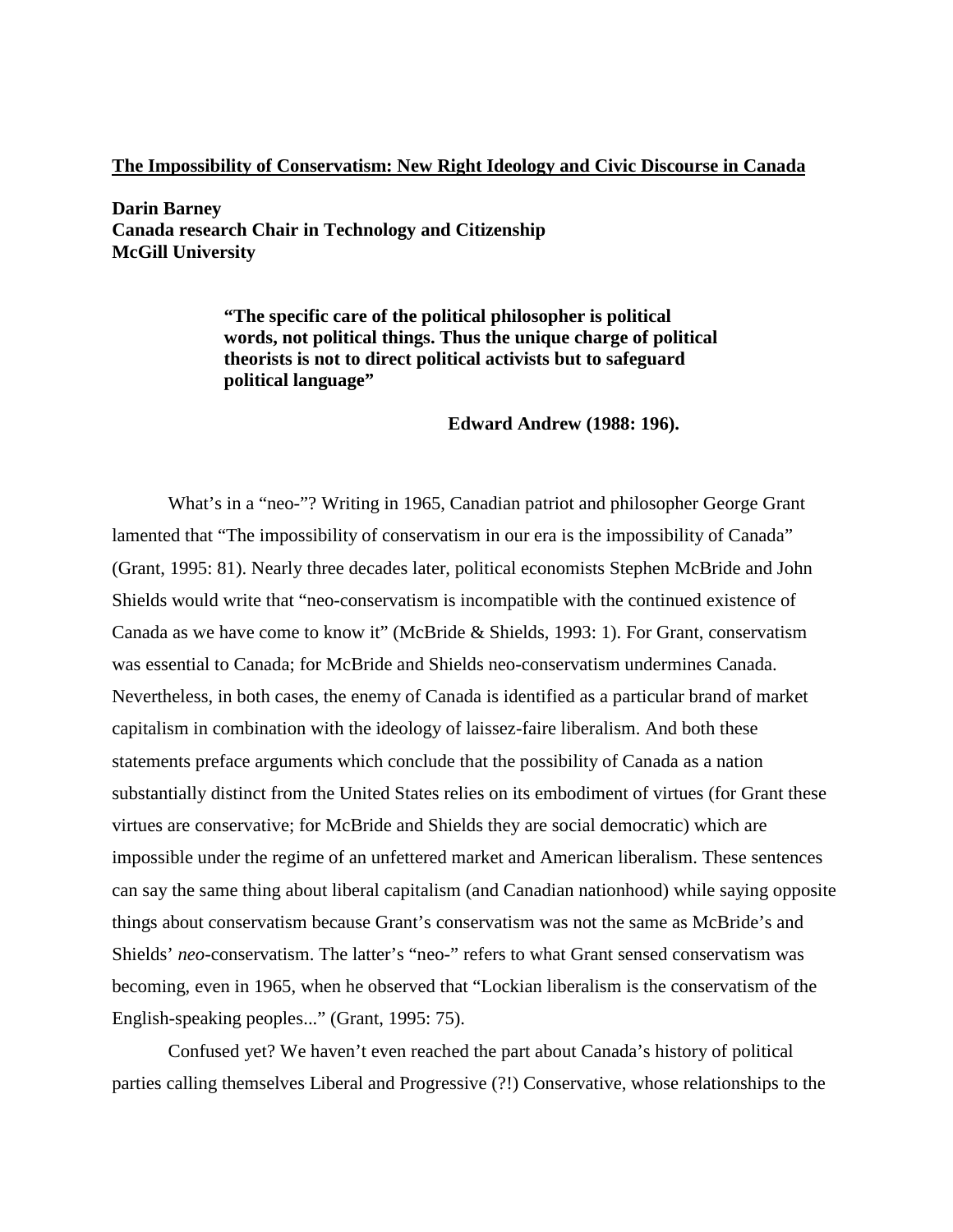philosophies and ideologies of liberalism and conservatism have long-since ceased to correspond unambiguously to their names. The little dialogue imagined above is meant to suggest that the discursive terrain of Canadian partisan ideology is as formidable, shifting, and deceptive as the geographical terrain of the country itself. This chapter will explore what the rise of "new right" political parties and ideology might mean for civic discourse in Canada. I will argue that the ideology of the new right presents a challenge to our contemporary political conversation, and signals a crisis of meaning in that part of our civic vocabulary where ideological designations or categories are used to mark coherent political positions. In particular, I will suggest that the discourse surrounding the rise of the new right finally drains the word "conservative" of any descriptive utility in the Canadian context.

#### **A NEW RIGHT PARTY FOR CANADA**

The new right in Canada is a multi-faceted, loosely-aggregated social and political movement. Its non-partisan elements include: intellectual incubators such as the Fraser Institute and the Conservative Forum; media outlets such as *Alberta Report* and *BC Report* magazines; umbrella organizations such as the National Citizen's Coalition; and more directed advocacy and activist groups such as the Canadian Taxpayers Federation, REAL Women, the Campaign Life Coalition, the Canada Family Action Coalition, and the Canada West Foundation. The partisan manifestations of the new right are similarly diverse, with several parties of varying strengths and prospects emerging in a number of provinces. Included in this list are the Progressive Conservative parties that have managed to form governments in Alberta and Ontario, the Liberal Party of British Columbia and the Saskatchewan Party – both of which are the Official Opposition in their respective provinces, and have strong prospects for eventually forming governments, the Confederation of Regions party – a minor but notable force in New Brunswick and elsewhere in the 1990s, and a smattering of provincial Reform and Libertarian parties in various provinces. For the purposes of this discussion, I will limit consideration to the federal Reform/Alliance party. On the one hand, singling Reform/Alliance is somewhat artificial, as it is organically linked in terms of membership, organization and ideology with most of the above-listed actors. On the other hand, among these it is Reform/Alliance whose impact upon civic discourse, and political life more generally, has been felt most acutely at the federal level in and throughout Canada. Also, it is fair to say that many of the ideological elements of the new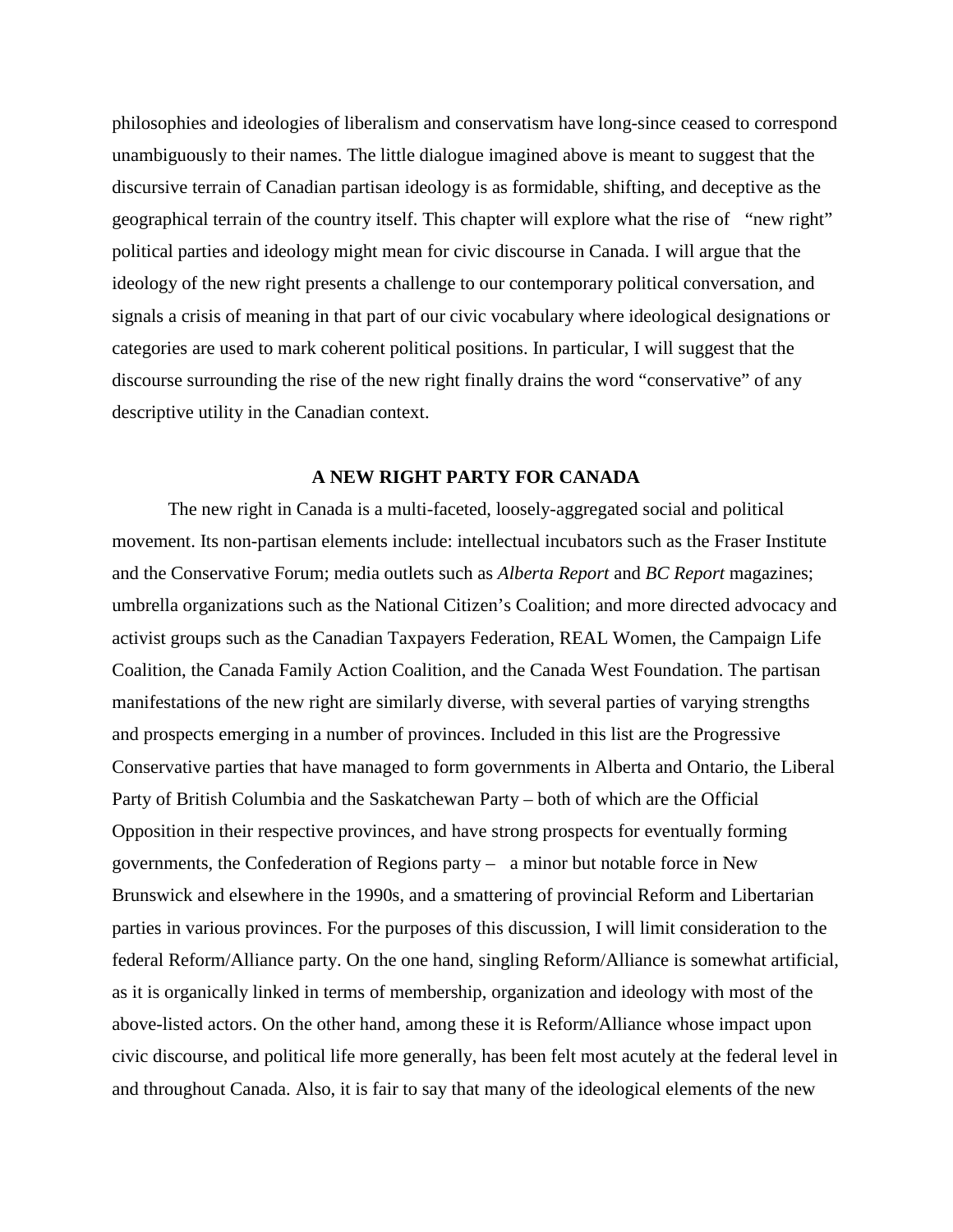right constellation find order in the ideology of Reform/Alliance.

The rise to prominence of the Reform/Alliance party has been well-documented (Dabbs, 1997; Dobbin, 1991; Harrison, 1995; Sharpe & Braid, 1992). The Reform Party of Canada was conceived at an assembly in Vancouver in May 1987, and born at a founding convention in Winnipeg that October, as Brian Mulroney's historic electoral coalition of moderate Québécois nationalists and disgruntled western Canadian economic and political elites began to unravel on the heels of the 1986 Meech Lake Agreement, and the award in the same year of a large federal contract to build CF-18 military aircraft to Canadair-CAE Ltd. of Montreal over Winnipeg-based Bristol Aerospace (Carty, Cross & Young, 2000: 37-41; Harrison, 1995: 82-120). The Winnipeg convention also saw the party choose as its leader Preston Manning, a management consultant in the oil industry and son of former Social Credit Premier of Alberta Ernest Manning (the elder Manning's predecessor, William Aberhart, was Preston's godfather). The party fielded twenty-eight candidates in the 1988 federal general election, but failed to secure a seat. In this election the pivotal issue was the Canada-U.S. Free Trade Agreement proposed by the Progressive Conservative government; Reform supported the deal, which left the upstart party in the somewhat ironic position of fighting its first campaign by aligning itself with a key platform position of the very party it had risen to oppose. Entry into the House of Commons would await the victory of Deborah Grey – "a straight-talking, gospel-singing schoolteacher with strong anti-abortionist views and a political pedigree..." (Harrison, 1995: 140) – in a 1989 by-election in the Alberta riding of Beaver River. Also in 1989, Alberta premier Don Getty decided to determine the province's recommendation for a vacant Senate seat via an election. The election was won handily by the Reform candidate, Stan Waters.

The general election of 1993 marked the emergence of the Reform Party as a full-fledged player on the federal scene. Capitalizing on the collapse of the Progressive Conservative vote in the west, and on its exclusive status as the only federal party based in English Canada to have opposed the Charlottetown Accord (54.4 per cent of Canadians voted against the constitutional proposal), Reform won 52 seats, all but one from west of the Manitoba-Ontario border. As David Laycock has pointed out, this meant that in western Canada Reform had elected five times as many MPs as the other opposition parties combined, and had thus become "the de facto parliamentary opposition west of the Ottawa River" (Laycock, 1994: 214). The 1997 general election saw Reform convert de facto into de jure, as the party won 60 seats, and Preston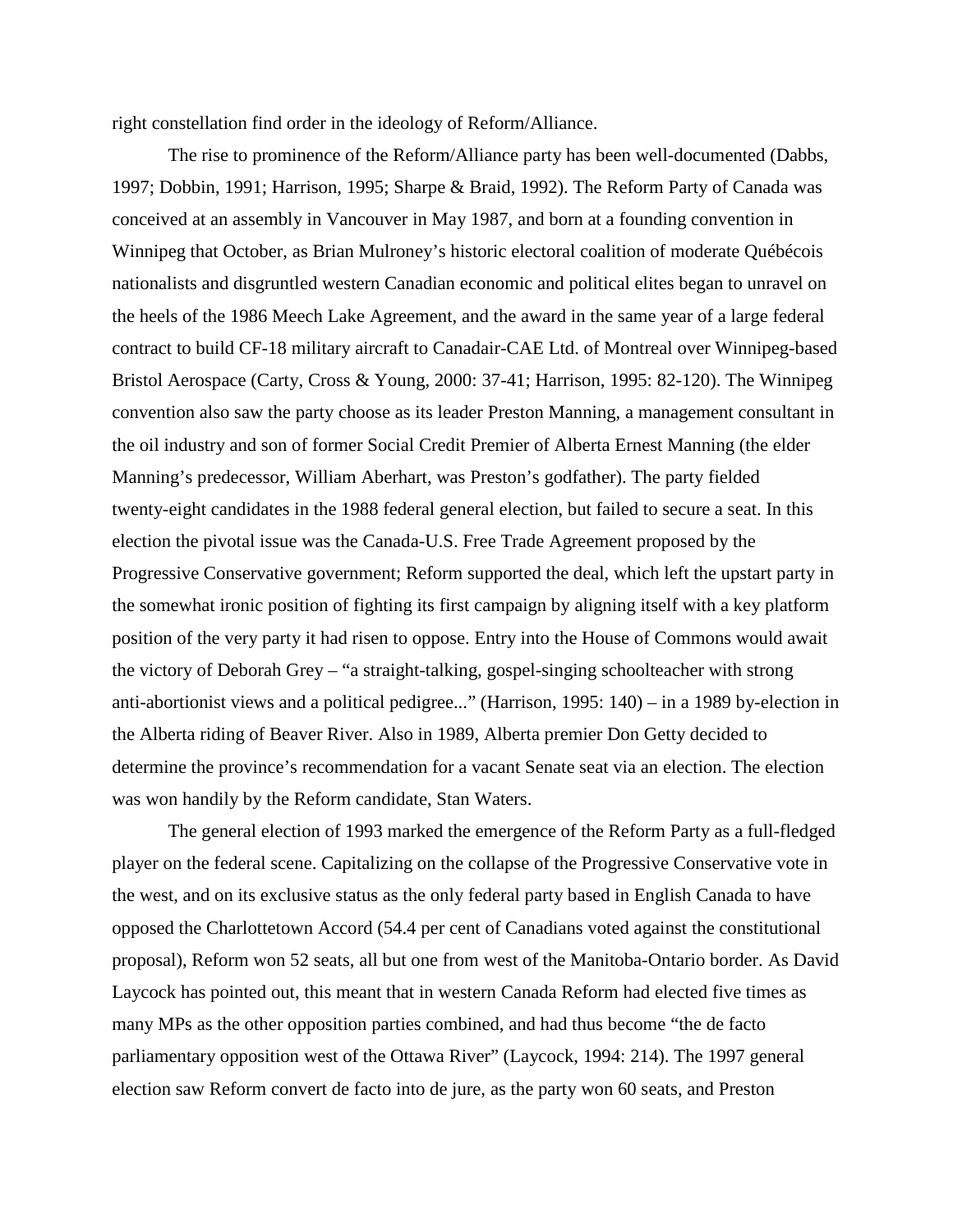Manning became the Leader of Official Opposition in House of Commons. The news in 1997 was not all rosy, however, as despite the expenditure of considerable effort the party was unable to elect a single member to a seat east of Manitoba. The party and its leadership was convinced that its lack of success in this regard was due to a split in the right-wing, anti-Liberal vote between ascending Reform candidates and declining Progressive Conservatives.

Soon after the 1997 election Reform leader Preston Manning began to press for a solution to the perceived vote-splitting problem, in the hope of forestalling repetition of the party's shut-out of seat-rich Ontario. Manning's initial foray in this respect consisted of a prospective appeal to Progressive Conservative voters in that province to consider switching allegiances and voting strategically to prevent the election of Liberal candidates by default. Quickly, Manning's overtures matured into a full-fledged strategy to "unite the right," either via agreements between Reform and Progressive Conservative constituency associations not to contest each other for seats in ridings where their combined vote might exceed that of their common Liberal opponents, or by a more formal amalgamation of the parties at the national level. Despite having these invitations rebuffed by the leadership of the federal Progressive Conservatives, as well as substantial reservation within the ranks of his own party, Manning pressed forward with the plan under the auspices of the United Alternative movement. The United Alternative plan proceeded with the support of the federal Reform caucus, 60 percent of the party membership (as expressed in a June 1999 referendum) and, crucially, Progressive Conservative Premier of Alberta Ralph Klein and several high-profile members of Mike Harris' ruling Ontario Progressive Conservative party. In February of 1999, a United Alternative convention voted to create a new right-wing federal political party, a proposal which reignited dissension within the Reform fold – to which Manning responded with a threat to resign should the membership reject the plan for a new party.

In January 2000, a second United Alternative convention was held at which delegates adopted a constitution, policy declaration and name for the new party – the Canadian Conservative-Reform Alliance Party (CCRAP), later changed to the Canadian Reform Conservative Alliance to circumvent derogatory pronunciation of the initial name's acronym. In a March 2000 referendum, the Reform party membership approved formal consolidation with the Alliance. Four months later, in July 2000, the Alliance selected its first leader, Stockwell Day, a former pastor, auctioneer and Finance Minister of Alberta under the Progressive Conservative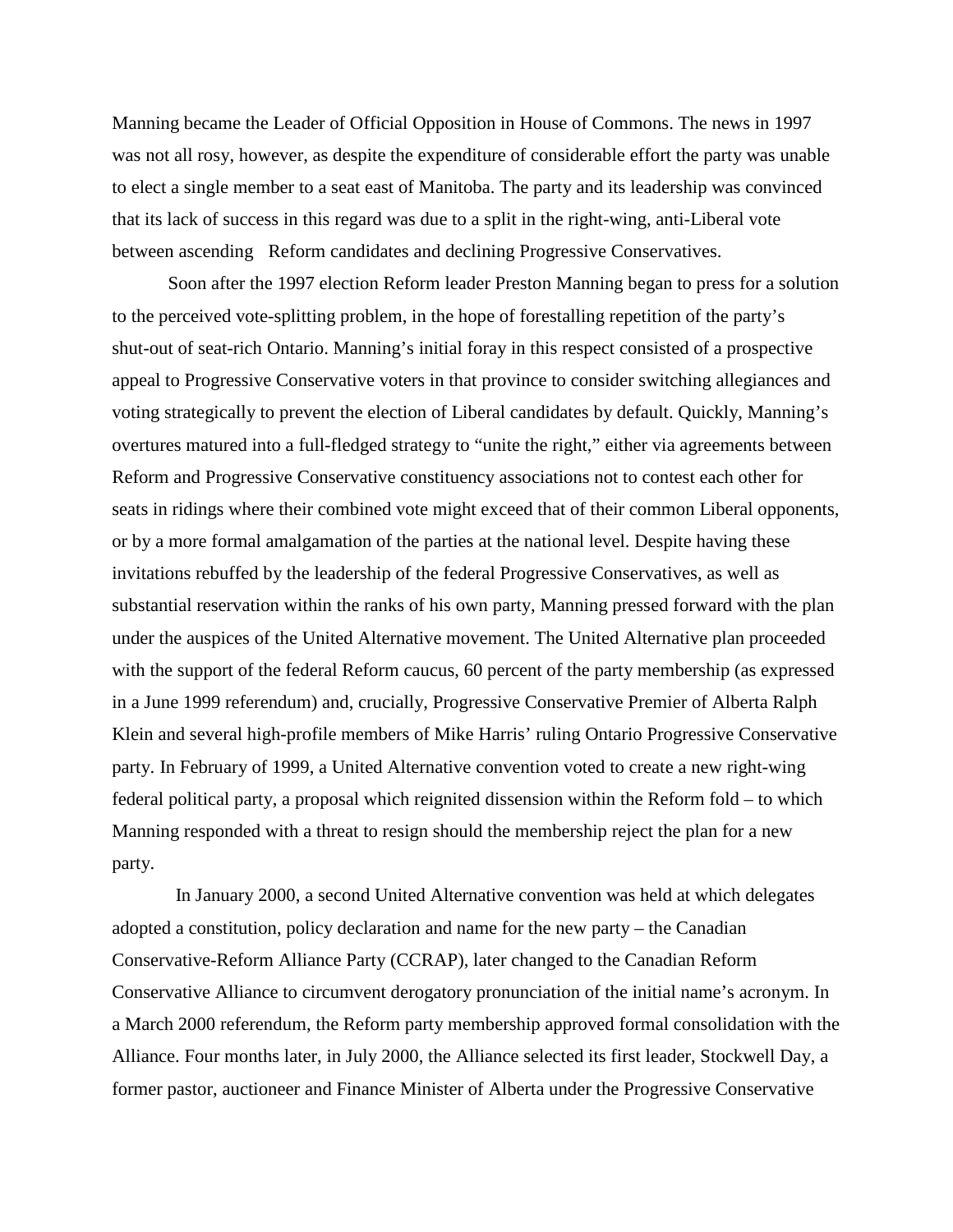government of Ralph Klein. The founding father of both the Reform party and the Alliance, Preston Manning, placed second in the leadership contest, with Ontario Progressive Conservative strategist Tom Long placing third. Under Day's leadership, the Alliance contested the 2000 general election in each of the Canada's 301 federal ridings. The party increased its national seat total to 66 (increasing Reform's 1997 total by 6), its percentage share of the national popular vote from 19.4 to 25.5, and retained its status as Official Opposition in the House of Commons. The province of Ontario continued to elude the Alliance, as the party managed only 2 seats and a 4.5 per cent increase in popular vote (from 19.1 to 23.5), despite a massive campaign effort – the remaining Alliance seats were all located in western Canada, 50 of them concentrated in British Columbia and Alberta alone.

#### **NEW RIGHT IDEOLOGY IN CANADA**

In the popular imagination and discourse, Preston Manning's Reform party and its offspring in the Alliance are typically characterized, often dismissively, as a western party of regional protest, vaguely descendant from the failed tradition of Canadian prairie populism, pathologically xenophobic (particularly in relation to the Québécois) and animated by fundamentalist Christian zealotry. This account is inadequate and misleading on a number of levels, a fact that is revealed in the growing body of scholarship which attempts to reckon with the nuances and complexity of the party's ideology (Barney & Laycock, 1999; Flanagan, 1995; Harrison, 1995; Jeffrey, 1999; Laycock, 1994; Patten, 1996; Sigurdson, 1994). Indeed, each of the above characterizations obscure more than they reveal about the political essence of new right ideology, and so distract us from critical consideration of what is really at stake in its emergence. In what follows I would like to sketch out what I take to be the primary and enduring pillars of the party's ideology, as it moves into its period of maturity and institutionalization, concentrating on official Alliance policy. These include commitments to particular interpretations of liberty, equality, and democracy which combine to yield a principled conviction regarding the role of the state, and the character of public and private life.

## **Liberty**

Accepting his election as leader of the Alliance, Stockwell Day began his speech by proclaiming that the "Freedom Train" was about to roll on to Ottawa, bringing with it "freedom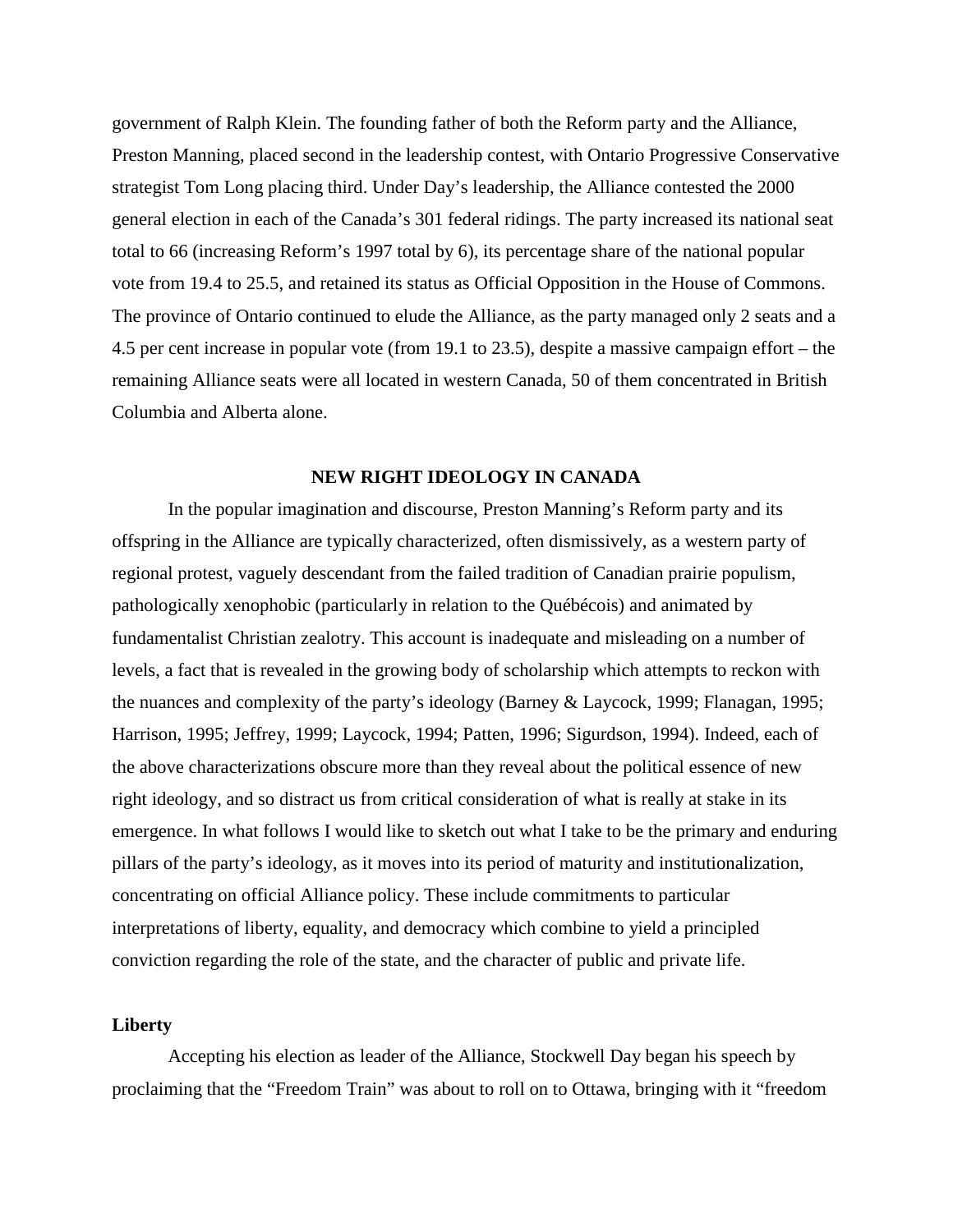from oppressive government." As this declaration suggests, the core of the Reform/Alliance ideology is a principled commitment to the protection of negative liberty – understood as individual freedom from formal, external constraint – which manifests itself in a particular antagonism towards the state and its government. This is a fairly standard expression of a branch of liberal ideology that is rooted in the political theory of John Locke (1986), which seeks to provide philosophical justification for strict limits on the scope of public authority (especially in economic matters) in observance of an individually-held, inalienable natural right to unlimited accumulation of private property. According to Locke, men unite into political communities in order to preserve their lives, liberties and estates, each of which is reducible to "the general name, property." Thus, wrote Locke, "The great and *chief end*, therefore, of men's uniting into common-wealths, and putting themselves under government, *is the preservation of their property*" (Locke, 1986:180). For Lockean liberals, this end establishes both the purpose and limit of state authority and government: positively, governments must act to protect individuals and their property from domestic and foreign invasion; negatively, upon pain of revolution, they must never act to infringe the property right or its enjoyment by individuals.

In Article 21 of its Policy Declaration, the Canadian Alliance commits itself to amending the Charter of Rights and Freedoms to include "the right to own, use and benefit from private property" (Canadian Alliance, 2000a). While it is true this right has been historically recognized in Canadian common law, its inclusion in the Charter would constitute a radical change. More significant, however, is the manner in which the liberal disposition for which this commitment stands articulates itself throughout the party's economic policy and ideology, an articulation which is generally anti-statist, and particularly designed to roll-back the expansion of public authority that attended the growth of Canada's welfare state in the postwar era. As stated in the preamble to the Policy Declaration, the party is concerned primarily to ensure "minimal government intrusion in people's lives" by providing government "whose powers are strictly limited to the functions essential to a modern state"(Canadian Alliance, 2000a). In the Alliance's view, the essential economic functions of a modern state are quite few, but chief among them is the responsibility to "create an economic climate in which businesses can thrive"(Canadian Alliance, 2000a), a function which is best fulfilled when the intervention of public authority in market distribution of private property and goods is either minimized or eliminated.

The most obvious manifestation of this ideological commitment has been the party's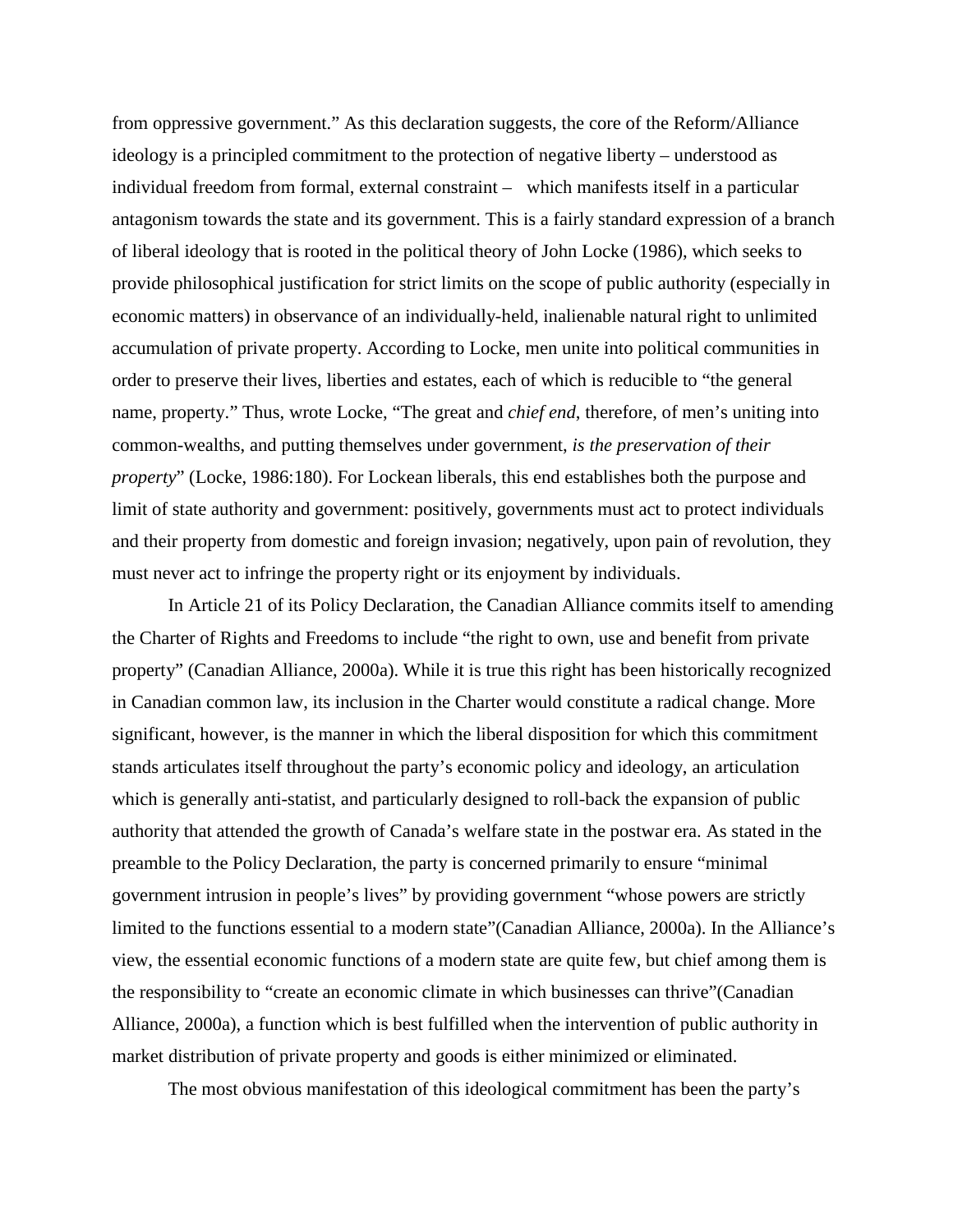policy on taxation. Taxation is perhaps the most basic claim the public good makes against the private property of individuals, an indispensable instrument of wealth re-distribution underpinning the welfare state and, for better or for worse, it is one of the few remaining tangible means through which modern citizens affirm their mutual obligation to common, social well-being. It is also the primary target of new right liberalism. In this view, the level of taxation necessary to sustain the welfare state is by definition excessive, and a coercive infringement of individuals' right to dispose of their property freely. In its platform for the 2000 federal election, the Alliance characterized current levels of taxation as "an incredible hardship for ordinary Canadians trying to make ends meet" and, in a New Age twist on an old bourgeois refrain, promised that "by paying lower taxes you can achieve your true potential" (Canadian Alliance, 2000b). The discourse of massive tax reduction, to degrees that would effectively neuter what remains of the welfare state in Canada, was central to the Alliance's first campaign for office, including a regressive proposal to flatten income-specific taxation to the single rate of 17 per cent.<sup> $\dot{I}$ </sup> Along with this lowering of personal income tax, the 2000 election platform pledged the Alliance to reducing taxes paid by corporations, including cuts to payroll taxes, capital gains taxes, and taxes paid by service, high-tech and small businesses (Canadian Alliance, 2000b).

The liberal conception of liberty as the freedom of property holders from state intervention in markets animates a range of Alliance policy positions that extend beyond matters of taxation, all of which manifest an ideological aim to truncate public intervention in the distribution of economic goods, especially intervention pursuant to the common welfare. These positions, articulated repeatedly throughout Alliance policy and campaign documents, include: support for international and inter-provincial free trade; massive reductions in social spending; dismantling of regional development agencies such as the Atlantic Canada Opportunities Agency; reduction of employment and income security benefits; privatization and divestiture of crown corporations, including the Canadian Broadcasting Corporation and VIA Rail; comprehensive deregulation (specifically of the commercial airline industry); abandonment of the federal spending power in social policy areas; de-universalization of the Canada Pension Plan; de-collectivization of agricultural marketing; and legislated requirements regarding social spending, balanced budgets and debt reduction that would seriously curtail the economic discretion of duly elected governments.

In the Alliance's relatively unreconstructed liberal economic ideology, the chief positive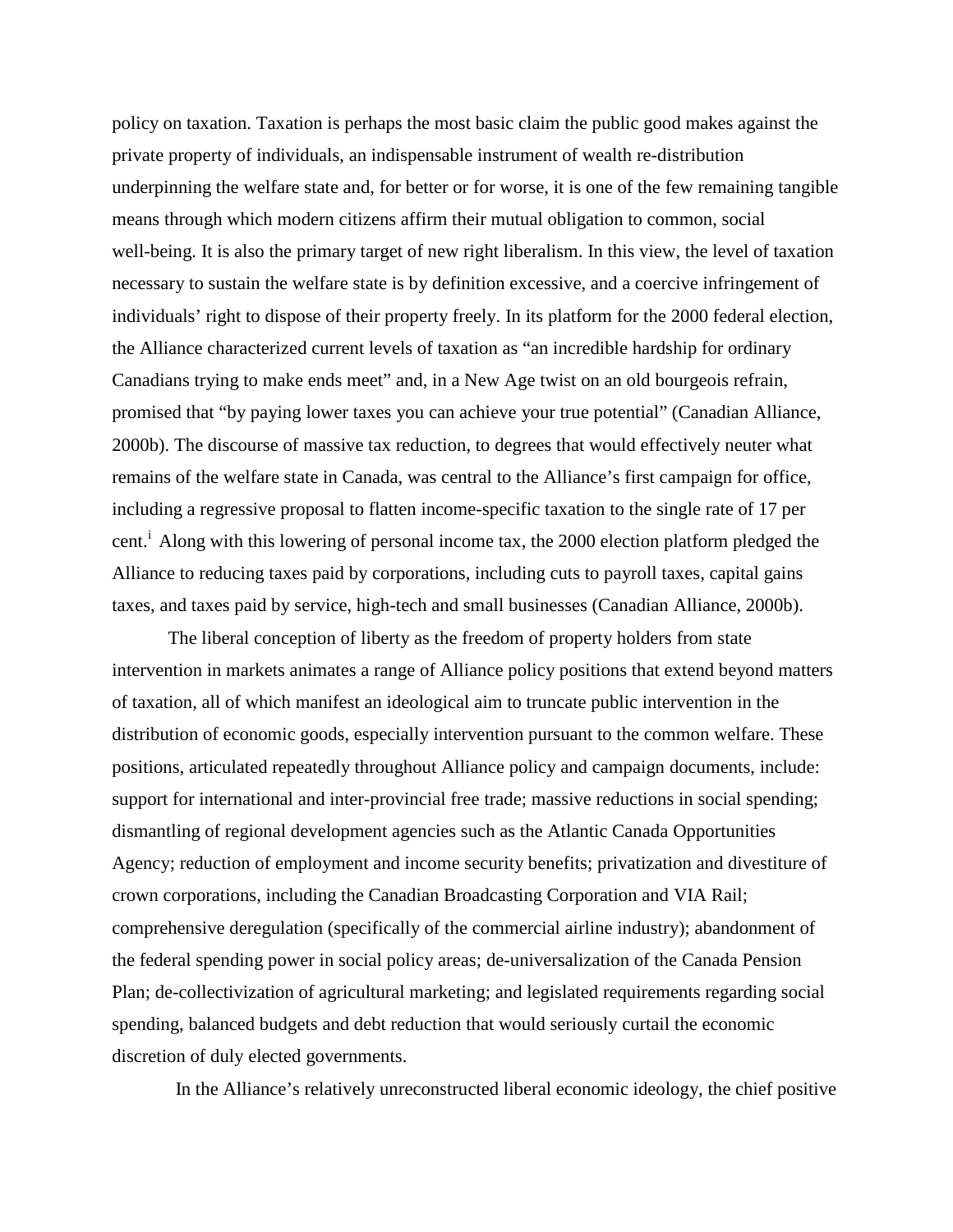role of democratic government *vis-a-vis* the economy is thus, ironically, a negative one: to institutionalize the absence the state. Such an absence necessarily renders moot the possibility of the state acting as a public agent of economic re-distribution, or as a medium through which considerations of common welfare might moderate the extremities and inequities of the capitalist market. In place of the welfare state, Alliance ideology as expressed in its Policy Declaration recommends to the disadvantaged precisely what might be expected of adherents to the Lockean faith: "personal responsibility, individual freedom, and independence" (Canadian Alliance, 2000a). For "those who require assistance to achieve the level of independence of which they are capable," the Alliance suggests that, rather than the state, "families, communities and non-governmental organizations are best placed to respond to individual needs on a personal basis" (Canadian Alliance, 2000a). That these agents of civil society might face resource challenges due to reductions in social spending by the state is of no concern, as Alliance tax cuts "will leave resources in the hands of those who are best able to help" (Canadian Alliance, 2000a).

It should be noted that the Alliance's ideological commitment to Lockean economic liberty for individual property holders in free markets does not correspond to a similar commitment to state absence in the realms of civil relations and personal morality. In this respect, Alliance ideology departs somewhat from the doctrine of strict non-interference and recommends a robust, activist role for the state in certain instances. This exceptionalism is expressed most clearly in the party's policy in the areas of criminal justice and the family.

Despite its aforementioned commitment to "minimal government intrusion in people's lives," the Alliance principles and platform items regarding criminal justice indicate unambiguously the party's willingness to flex the muscle of the state in order to enforce upon certain individuals its particular vision of social order. Under the rubric of establishing "clear consequences for crime and compassion for victims" (Canadian Alliance, 2000b), the Alliance advocates a range of measures, including: removal of judicial discretion in sentencing; increased use of indefinite incarceration for "career criminals"; registration and mandatory lifetime supervision or monitoring for certain categories of offenders; lowering the age for prosecution of youth offenders as adults to 14, and enabling publication of their identity; increased restrictions on parole eligibility; and denial of prisoners' right to vote. Survey research of the opinions of Reform party activists in the early 1990s indicated that 82 per cent favoured the restoration of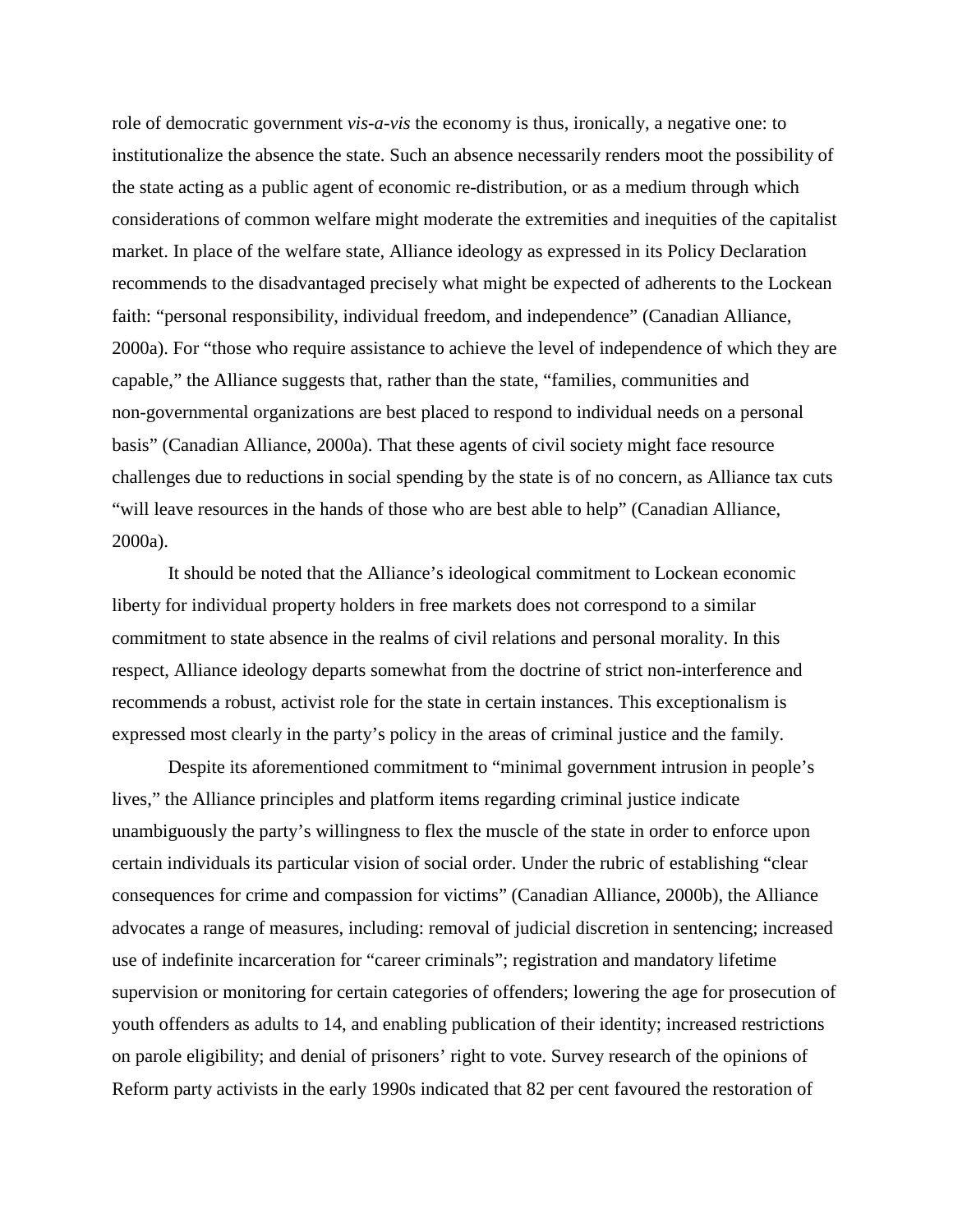capital punishment (Archer & Ellis, 1994: 297) – a position endorsed publicly by Alliance leader Stockwell Day in 2000 election campaign (Leblanc, 2000: A4). This endorsement of legalized execution (the grossest violation of an individual's liberty a state can possibly commit), along with the party's contemplation of the range of measures listed above, confirms that the Alliance's concern for minimalist state intervention in economic liberty is not matched by a similar reticence regarding state invasion of individual civil liberty; the new right's plan to minimize the state's redistributive economic power is coupled with a plan to maximize its punitive civic power. Though it may seem contradictory and illiberal, the Alliance view is completely consistent with Locke's foundational vision of the state's primary responsibility to protect private property (which for Locke, we should recall, includes life, liberty and estate), in this case by punishing grievously those who threaten or do it harm. This vision of justice as individuated restraint and retribution (as opposed to, for example, equity, fairness or collective welfare) supplements the Alliance's liberal view of negative liberty, and is expressed ideologically as a principled conviction that "the rights of victims of crime must take precedence over those of criminals" (Canadian Alliance, 2000a).

The role for the state in domestic relations contemplated by Alliance ideology is also less than perfectly non-interventionist. On the one hand, Alliance principles assert a paradigmatically liberal doctrine of non-intervention in private domestic matters, affirming "the right and duty of parents to raise their children responsibly according to their own conscience and beliefs," and that "no person, government or agency has the right to interfere in the exercise of that duty except through due process of law" (Canadian Alliance, 2000a). However, on the other hand, the Alliance is also committed to using state authority to legitimize certain types of domestic relationships as constitutive of "family" while explicitly de-legitimizing others. Calling the family "the essential building block of a healthy society," Alliance principles endorse the extension of legislated benefits to "individuals related by blood, adoption or marriage" and restrict qualification in the latter category to "the exclusive union of one man and one woman" (Canadian Alliance, 2000a).<sup>ii</sup> Given the number of entitlements (and obligations) attached to conjugal union in Canadian society, Alliance policy regarding promotion of "the family" would uncharacteristically involve the state in a high degree of prescriptive intervention in private life and the personal choices of individuals: under an Alliance government, gay and lesbian couples and their children, or those living in other non-traditional configurations, would not be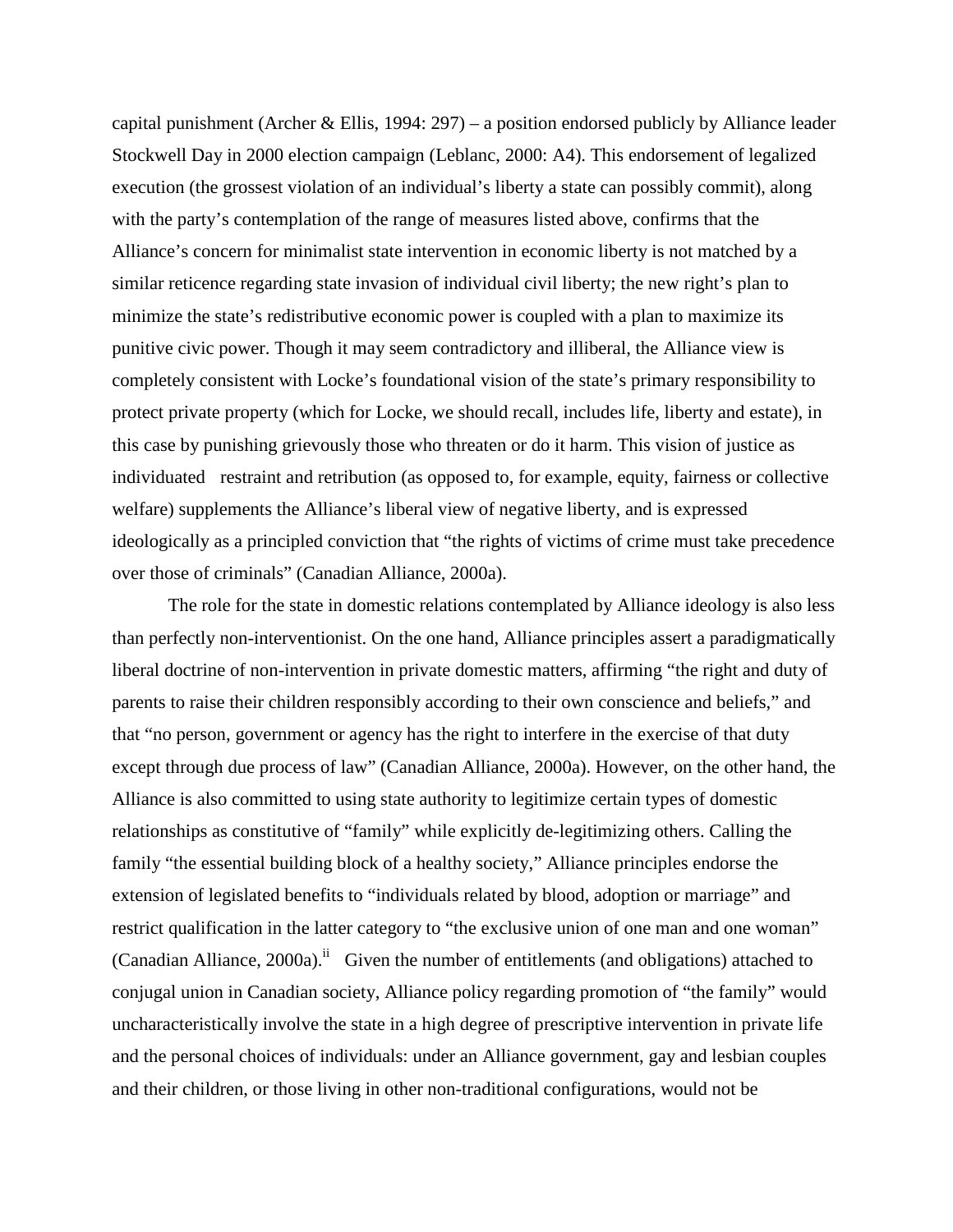recognized as "families" by the state. Such domestic configurations would not be illegal, but choosing them would entail prejudicial disadvantage and exclusion from significant public benefit as a matter of state policy. Apparently, the new right's faith in the logic of the market is not so secure that they are content to leave the matter of domestic choice to individuals free from active state encouragement of some choices over others.

## **Equality**

The preamble of the Alliance Policy Declaration lists among the party's core principles a devotion to "true equality of citizens and provinces" (Canadian Alliance, 2000a), and its 2000 election platform pledges that an Alliance government would "treat all Canadians equally" (Canadian Alliance, 2000b). A rhetorical commitment to equality is a minimum condition of admission into legitimate political discussion in a liberal democracy. The new right in Canada clearly meets this condition, but this does not provide much insight into its ideology – for this it is necessary to determine the specific character of the equality to which the new right's partisan vehicle is committed. There are of course a range of "equalities" available for consideration and endorsement with the liberal democratic tradition, including: radical egalitarian rejection of distinction and excellence; equality before and under the law; equal opportunity; equality of rights; and material equality. To be sure, like other ideological positions in the modern liberal democratic galaxy, Alliance principles suggest support for some of these equalities and not others. However, (notwithstanding the aforementioned prejudice regarding "the family") what distinguishes the new right's view of equality is a categorical opposition to recognizing any substantive distinction that might activate state-supported benefits or exceptions. This view is typically expressed as a principled objection to any "special" status, rights or entitlements attached to, or resulting from, the particular or unique characteristics, needs or situations of individuals collected in distinct groups or categories. Phrased differently, in this view equality always means identical treatment for individuals, and it never requires differential treatment. This, it might be said, represents a version of what is perhaps the thinnest conception of equality available in the liberal democratic tradition.

This conception of equality as an absence of prejudice in the distribution of state favour and public goods is expressed in a number of the Alliance's principles and platform positions. The most obvious is probably the party's unambiguous opposition to "the use of affirmative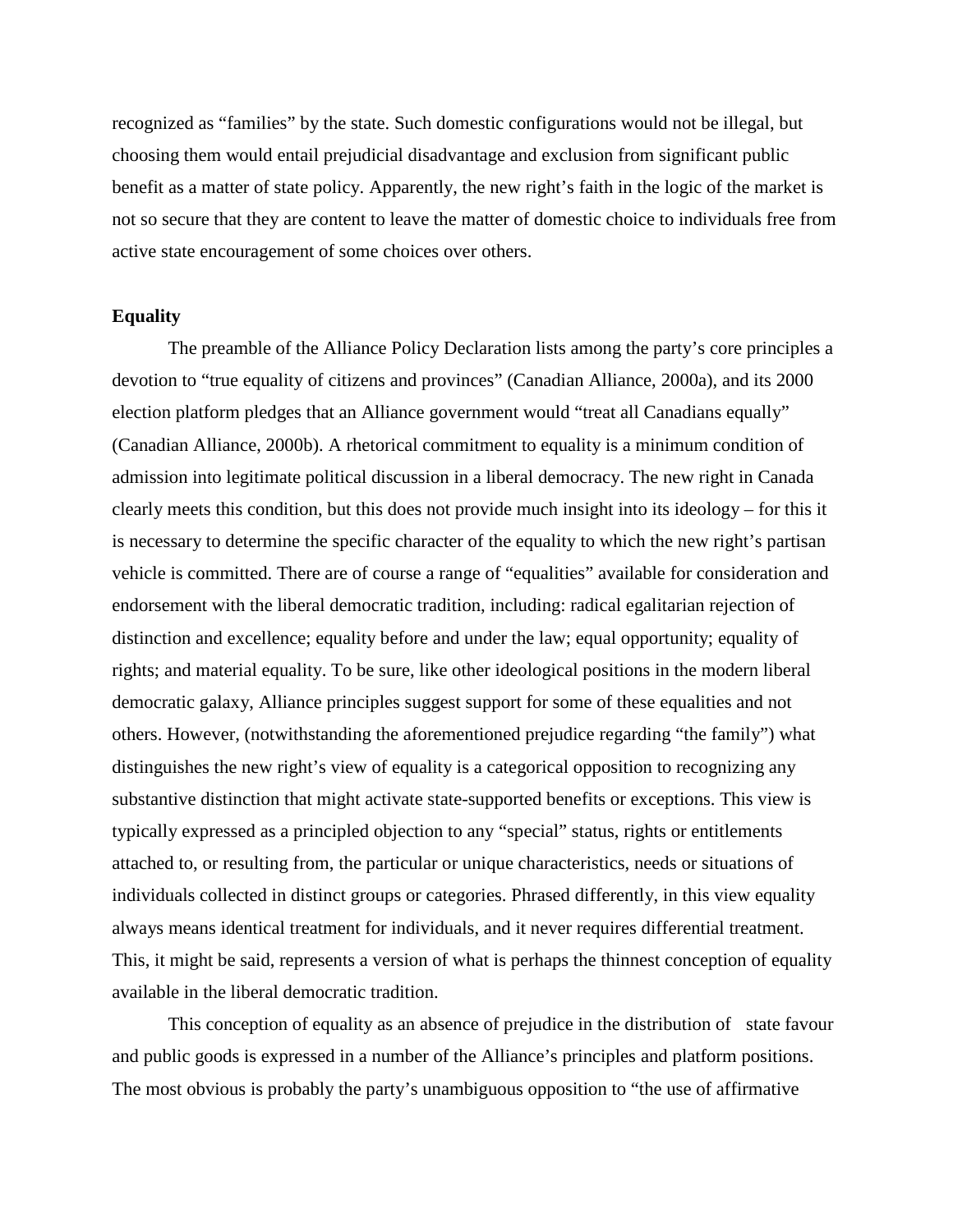action or any other type of discriminatory quota system" (Canadian Alliance, 2000a) in the federal public service, which manifests itself in a pledge to abolish "preferential hiring based on gender, race and ethnicity quotas" (Canadian Alliance, 2000b). It is not clear whether this proposal extends to rejecting bilingualism as a qualification for advance within in the federal public sector.<sup>iii</sup> The Alliance vision of equality is indicated also in its approach to aboriginal affairs. Citing "individual freedom and equality before and under the law" as the "key principle" of the party's position, the Alliance pledges that it will "protect the democratic rights and freedoms of *individual* aboriginals" provided that they have "the same rights and responsibilities as all other Canadians" (Canadian Alliance, 2000a). In practical terms, this principled commitment to equality for aboriginals translates into elimination of most aspects of the distinct status aboriginals have enjoyed as a group due to their unique historical and material circumstances in Canadian society. Thus, an Alliance government would eradicate "race-based allocation of harvest rights to natural resources" (Canadian Alliance, 2000a) and would end the tax-exemption extended to many aboriginals by assuring that they "pay their share of federal and provincial tax" (Canadian Alliance, 2000b), just like any other citizens.

The doctrine of equality as identical negative liberty for individuals coupled with non-distinction for and between groups is also evident in the Alliance position on multiculturalism. Pledging to "uphold the freedom of individuals and families to nurture aspects of culture that are important to them," the Alliance nevertheless qualifies this sentiment when it declares that "we believe that multiculturalism is a personal choice, and should not be publicly funded" (Canadian Alliance, 2000b). Thus, in the Alliance view, individuals should be equally free to choose the identities they prefer from those available in the cultural marketplace, and they should be equally free to engage privately in the practices that express those identities. However, there must be no state support for the maintenance of those identities or for the public cultural practices of individuals or collectivities, as such support privileges members of particular groups over others. The Alliance view of equality does not comprehend the inequity and non-neutralism of a state which, for example, institutionalizes the cultural practices of the majority (e.g., state holidays tied to the Christian calendar) exclusively.

The one respect in which the Alliance view departs from a fundamental rejection of group-entitlement to equality is in the party's demand for institutionalization of the equality of provinces as corporate bodies. While the party recognizes (at least rhetorically) the diversity of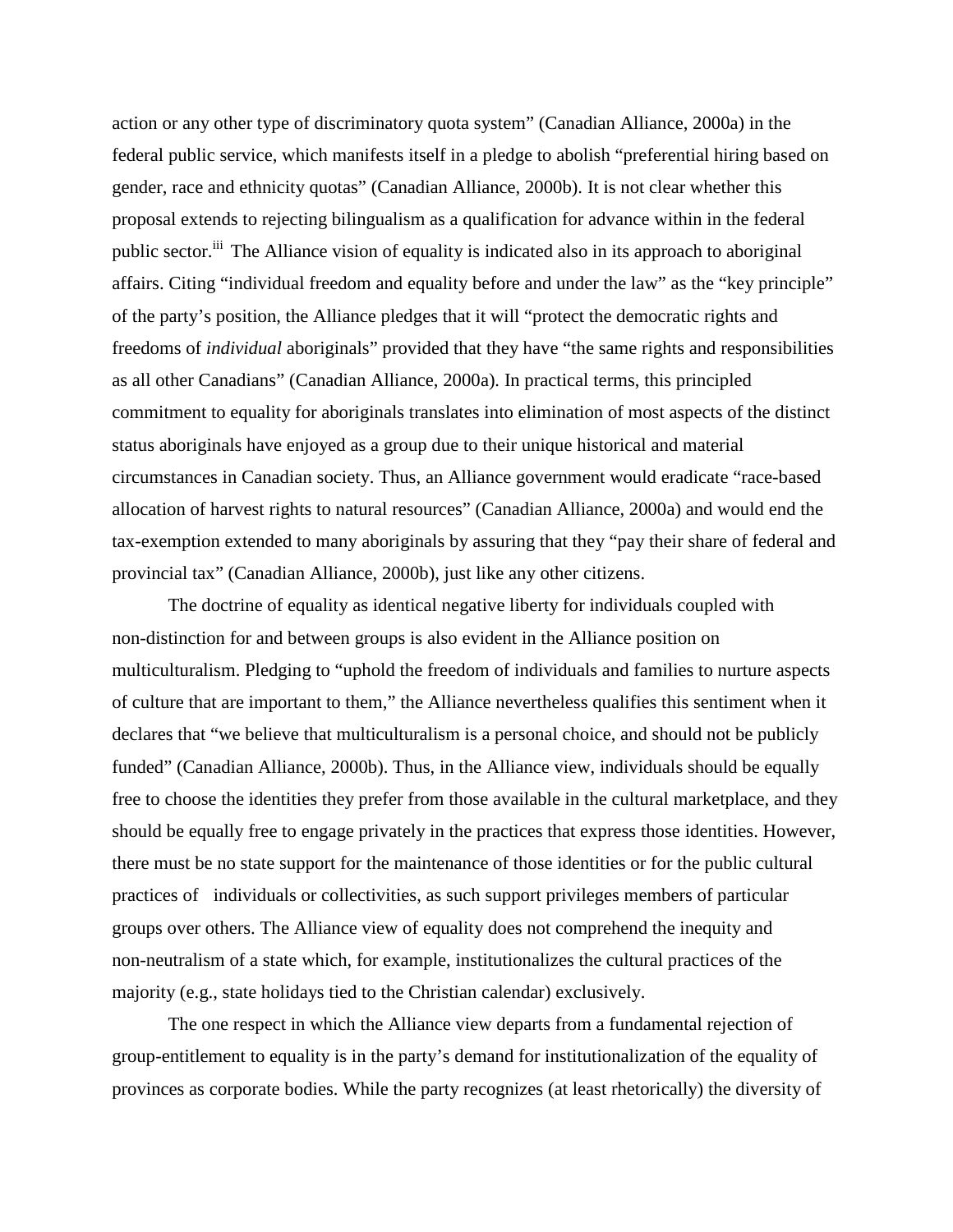Canada's provinces, it also believes that in order to pursue this diversity "all Canadian provinces should be equal before and under the law, possessing equal powers to govern within their areas of constitutional authority...and each should have equal freedom to build the society most appropriate to its citizens" (Canadian Alliance, 2000a). On the face of it, this policy would seem to conflict with the party's rejection of group-based equality claims. The contradiction is revealed as only apparent, however, once it is recalled that the new right's case for equality is articulated specifically in terms of an antagonism towards special status. In this case, equality as the opposite of distinction manifests itself in opposition to asymmetrical federalism – the doctrine perceived to be at the root of the special status historically granted to the province of Quebec and denied to the western provinces – and also to federal redistributive programs and agencies which have typically favored certain regions of the country disproportionately to others. Similar to their view of multiculturalism, in terms of federalism the new right commitment to equality amounts to toleration of superficial diversity provided it does not entail meaningful political distinction.

## **Democracy**

In modern polities, ideological commitments to liberty and equality typically converge within the horizon of democracy and new right ideology is consistent with this tendency. However, as with liberty and equality, it is important to consider the particular vision of democracy contained in this ideology. As with its forebears in the Reform party, the Alliance expresses its commitment to democracy under the rubric of institutional and procedural reform of the Canadian electoral and parliamentary systems, and a particular vision of what constitutes legitimate political representation, much of which turns on advocacy of a range of instruments loosely described by the term "direct democracy." Popular discourse and pundits have generally been content to gather the new right's various democratic designs under the banner of "populism," but closer inspection reveals this designation to be incomplete and misleading. There are certainly populist elements in the new right's democratic program, but the program is quite far removed from several other visions of democracy that could also rightfully be labeled populist; thus, even if the new right's approach to democracy is populist, that is not *all* that it is. What distinguishes new right democratic populism as promoted by Reform/Alliance is its plebiscitarian character, the attributes of which David Laycock and I have detailed elsewhere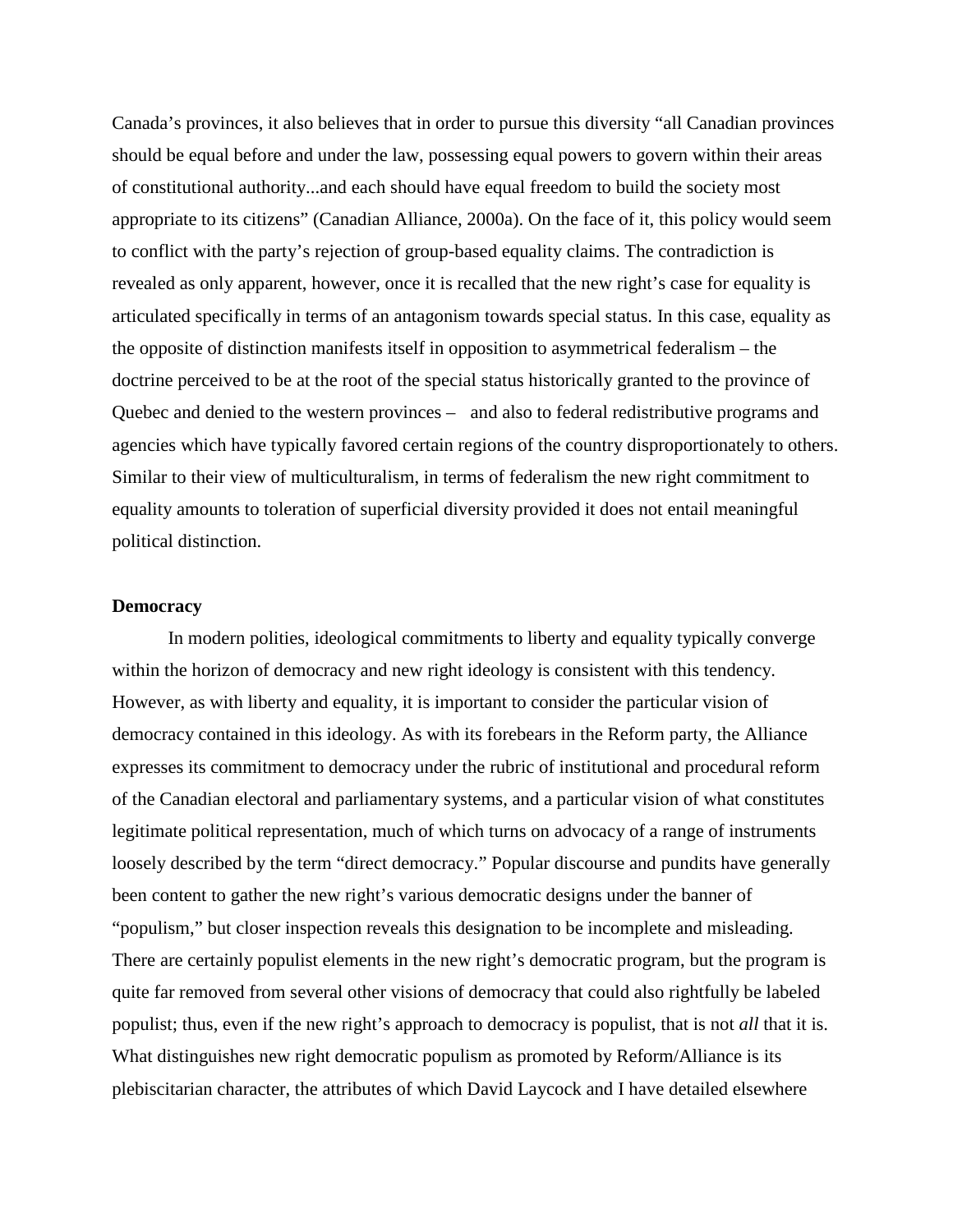(Barney & Laycock, 1999), and to which I will return below.

The animus of the new right's program for democratic reform is a perceived corruption of democratic practice as it presently exists in Canada, the sources of which are two-fold. In the first instance, existing democratic practice has been corrupted by old-line parties and parliamentary conventions which together demand strictly disciplined voting behaviour by individual members of parliament, and so undermine their ability to represent the will of their constituents (Laycock, 1994: 233-239). To remedy this, the Alliance pledges to "restore democratic accountability in the House of Commons" by increasing the frequency of free votes (i.e., stipulating that, besides those pertaining to the budget and main estimates, no vote in the House shall be considered a matter of confidence unless expressly designated as such), thus releasing MPs from the discipline of party and freeing them to vote the will of their constituents without partisan consequence. When combined with the party's explicit restriction of the role of individual MPs to delegates who simply re-iterate the consensus of their constituents regardless of conflicts with party policy or personal conscience, and with ancillary measures that include the direct election of senators, parliamentary review of senior public service and judicial appointments, and recommendation of broader use of the "notwithstanding clause" (Canada, 1982: s.33) to override judicial decisions, the new right agenda for democratic reform would radically alter political institutions in Canada, and seriously undermine the role played in Canadian political life by parties – including itself, of course. This last fact, in concert with a history of highly-centralized and decisively-exercised authority within the leadership of new right parties in Canada, lends a certain incoherence to this element of their ideology. However this incoherence does not diminish the status of these proposals as ideological; coherence must be demanded of philosophy and perhaps even of principle, but not necessarily of ideology.

The second source of democratic corruption identified consistently by Reform/Alliance is a perceived capture of governance by "special interests." It is important to note that it is not simply the *organized* nature of certain interest groups that make them special, but rather their orientation to public goods. As Laycock has determined with regard to the Reform party, in new right ideology a special interest is defined as "any group that requests publicly provided benefits that require governments to skew market distributions of resources" (Laycock, 1994: 217). Thus, "feminist lobby groups, native organizations, organized labor, multicultural, linguistic and ethnic groups, the management of most crown corporations and state agencies, and public sector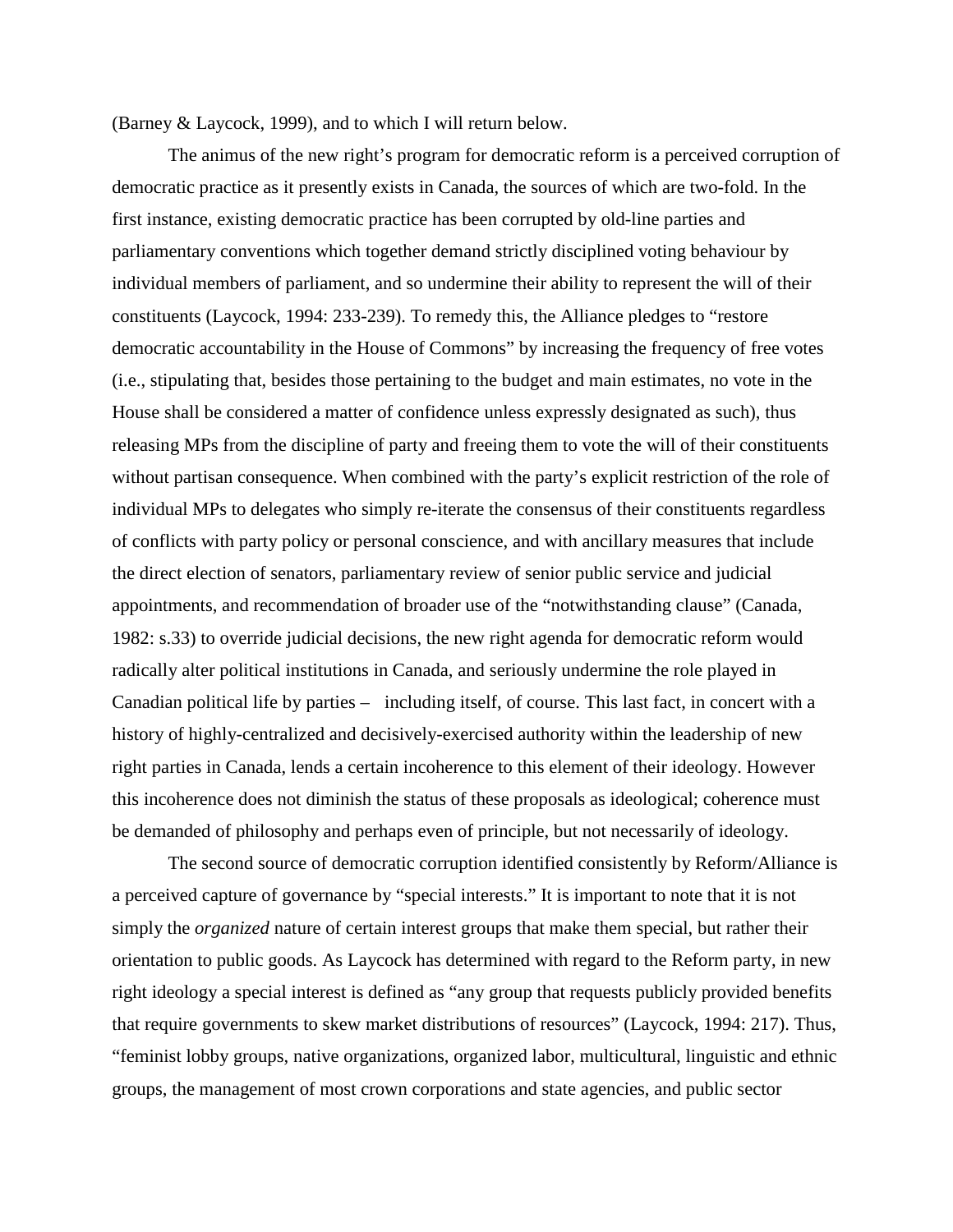unions"(Laycock, 1994: 217) are special interests, while advocacy organizations such as the Canadian Taxpayers' Federation, the Fraser Institute, REAL Women, the National Citizens' Coalition and the Business Council on National Issues are not because their efforts do not demand redistribution of public resources. In the new right imagination, special interests exert inordinate influence on bureaucrats and elected officials whose legitimacy is contingent on their ability to satisfy these groups, and in so doing constitute a "tyranny of minorities" which usurps the sovereignty of ordinary Canadians (Manning, 1992: 321). The proposed remedy for this condition is a reconstruction of democratic practice to include a variety of direct democracy instruments – often technologically mediated (see Barney, 1996) – that would de-amplify the voice of institutionalized special interests and enable the common sense of the common people to emerge and be recognized. Thus, the Alliance maintains traditional Reform party commitments to the frequent use and recognition of instruments such as MP recall, state-sponsored referenda, and citizens' initiatives in Canadian democratic politics (Canadian Alliance, 2000a).

As mentioned above, previous research has demonstrated that the democratic elements of new right ideology are best described as plebiscitarian, rather than simply populist. Briefly, plebiscitarian democratic practices bear three definitive elements: a relative absence of institutionalized preference mediation/representation; decision-making oriented towards private calculation of personal interest (as opposed to public deliberation on collective goods); and a high degree of elite manipulation in the process of opinion registration (Barney & Laycock, 1999: 318-321). Direct democracy as designed and practiced by the Reform party exhibited each of these qualities, and there is little evidence to suggest the Alliance mutation will differ substantially. Considered in light of the new right's core ideological commitment to reduce the role of the state and its government in the private actions of individuals in markets, this plebiscitarian approach to democracy makes perfect sense: not only does it accomplish an end-run around organized interests that operate in established channels of policy mediation to effect resource re-distribution, it also drains democratic participation of its public-spirited character. By replacing collective deliberation and dialogue with private calculation and iteration, plebiscitarian democracy deprives civil society of a regime (i.e., a political sphere and corresponding set of civic practices) in which it might organize itself to attend to its common welfare. Plebiscitarianism thus accomplishes a profound de-politicization/privatization of public life. That it can manage to do so in the name of increased democratic participation is the model's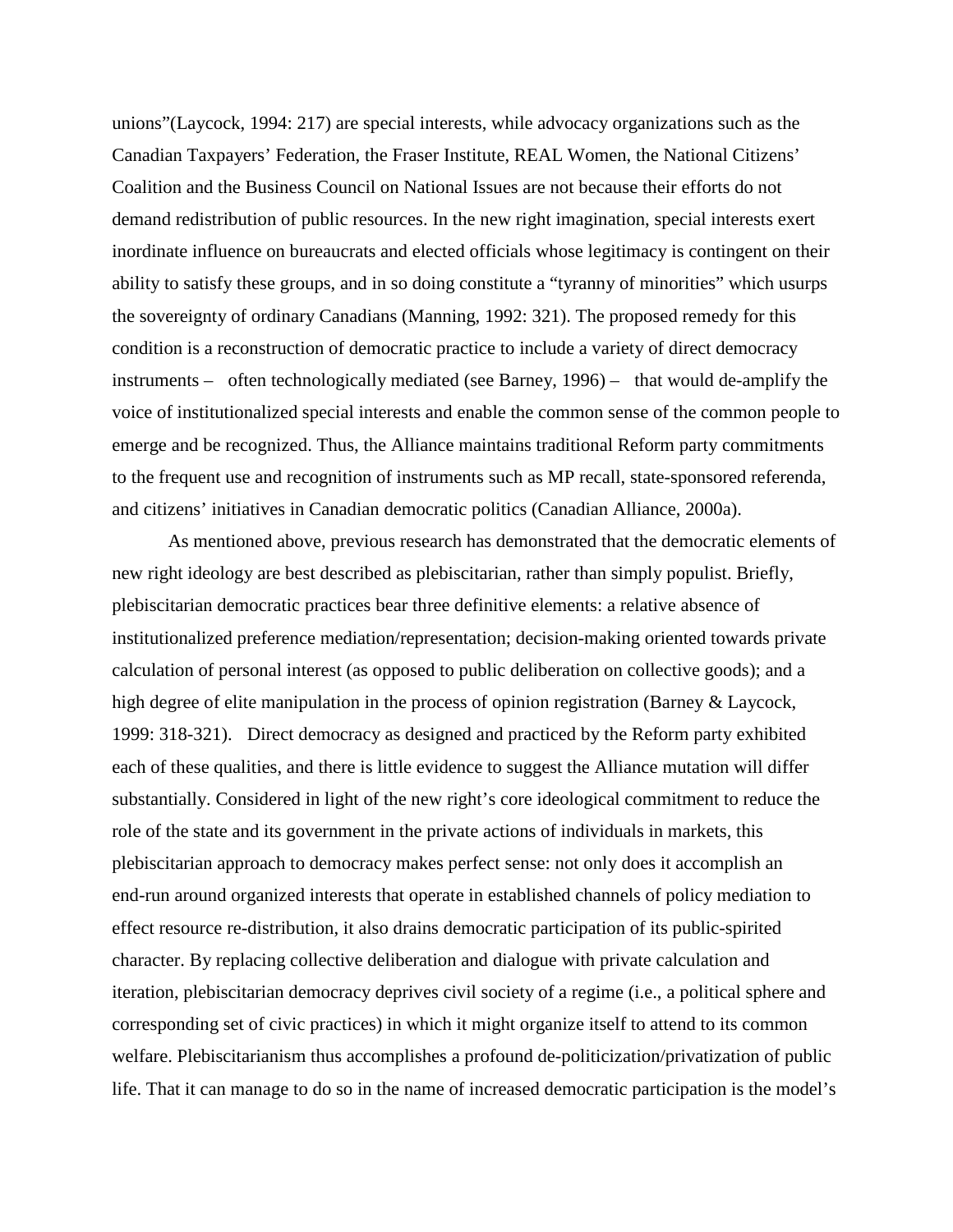particular, albeit cynical, genius.

#### **CONCLUSION**

Some would contest the designation of the partisan new right as an ideological phenomenon. Reflecting on his tenure as senior advisor and strategist for the Reform party, Tom Flanagan rejects ideological characterizations of the party as "fundamentalist" or "conservative," and instead attributes the party's direction to the personal, non-ideological, methodical populism of Preston Manning (Flanagan, 1995: 5-36). Nevertheless, the consistency of the party's foundational principles as it has matured into the Alliance and taken on new leadership would suggest that the glue binding the federal new right in Canada is something more deeply-adhesive than simple fealty to the vision of a single individual  $-$  in the foregoing I have presented this glue as ideology. That is not to say that new right ideology in its partisan manifestation is coherent, consistently expressed, or easy to name. Indeed, attempts to locate the thread which stitches together the various elements of the party's ideology have typically been thwarted by a combination of the subject's complexity, and the emptying of meaning from the nomenclature historically applied to designate and classify ideologies. Thus, for example, Harrison names Reform ideology as "pure populism" when it comes to politics, and "neo-conservatism" when it comes to economics (Harrison, 1995: 208). Steve Patten writes that, "Reform's neo-liberal populism is further characterized by libertarian and socially conservative ideological commitments" (Patten, 1996: 96). Jeffrey (1999) prefers simply "neo-conservative." Laycock and I throw "neo-conservative" around with abandon, but also isolate in Reform "a distinctive ideology we call 'plebiscitarianism'" (Barney & Laycock, 1999:318). Richard Sigurdson, finally, settles on "a distinctively postmodern conservatism" to describe Manning's ideological disposition (Sigurdson, 1994: 250) .

In sum, if there is a consensus on how to characterize the ideology of the new right in Canada, it is roughly as follows: liberal economics; populist politics; and conservative social values – with "neo-conservative" often held out as the discursive bag to hold these three attributes. The foregoing exposition of the contemporary new-right's positions on liberty, equality and democracy provides ample support for its designation as predominantly liberal in the classic, Lockean sense; suggests modifying the populist label to plebiscitarian; and finds little persuasive ground for a meaningful association of the word "conservative" with the new right in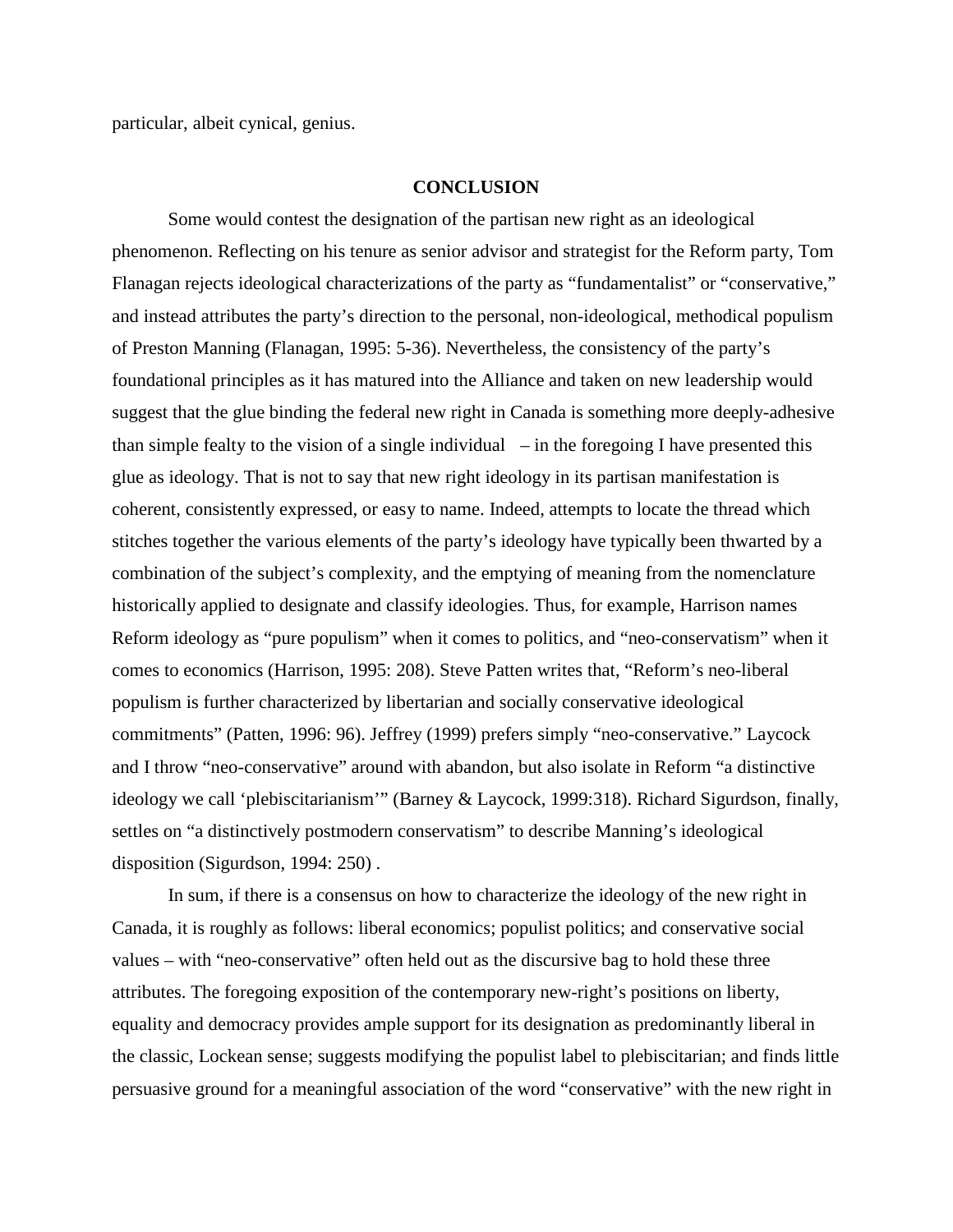Canada. Still, the label persists, and not without reason. As Jeffrey (1999) has shown, the lineage of the party's liberal economics are traceable to roots in parties led by Thatcher in the U.K., Mulroney in Canada, and Klein in Alberta, each of which were named Conservative (the nominal rebels here are the Reagan-Bush Republicans in the U.S.A.). Reform/Alliance leaders and members refer to themselves as conservatives, although some prefer "fiscal" to "social" as an antecedent modifier. The Alliance has added Conservative to its official name. The left has managed to convince many that the proper name for an ideology supportive of market capitalism is conservative. However, while extant, the reasons for calling Reform/Alliance conservative are ultimately not persuasive, particularly in the Canadian context.

It is commonly supposed that conservatism denotes an abstract aversion to change. It is to this which Sigurdson alludes when he suggests that Reform conservatism "speaks to the fear that Canadian society is changing too rapidly" in the wake of the cultural and economic dynamo of postmodernity (Sigurdson, 1994: 267). However, as a justification for naming the new right "conservative," appeal to its adherents' abstract disposition towards change is quite thin: conservatism in the Canadian tradition has historically exhibited more significant substantive and concrete attributes which are notoriously absent from the new right ideological agenda. Canadian conservatism, to the extent it has ever existed as meaningful category, has been rooted in British toryism, not American liberalism. The historical character of Canadian tory conservatism has been much debated and is well-known (Ajzenstat & Smith, 1997; Horowitz, 1967; Taylor, 1982). In brief, its priorities included: a preference for stability, order and collective welfare (paternalist though this may have been) over abstract individual liberty; a willingness to use the state to intervene in the market distribution of resources; nationalism; protection of hierarchy and social distinction against abstract egalitarianism; deference to duly constituted and responsible authority exercised by elites in the public interest.

If this list even remotely captures the distinctive historical attributes of Canadian conservatism, then it is difficult to see how the ideology of the new right in Canada can sensibly be described as conservative. Indeed, the Reform/Alliance agenda precisely inverts each of the principles listed above: individual liberty must trump the demands of social order and collective welfare; state intervention in the market must be minimized; free trade and continentalism are encouraged; equality (as identical negative liberty for individuals) obliterates hierarchy and disallows social and political distinction (i.e., multiculturalism) or asymmetry (distinct status for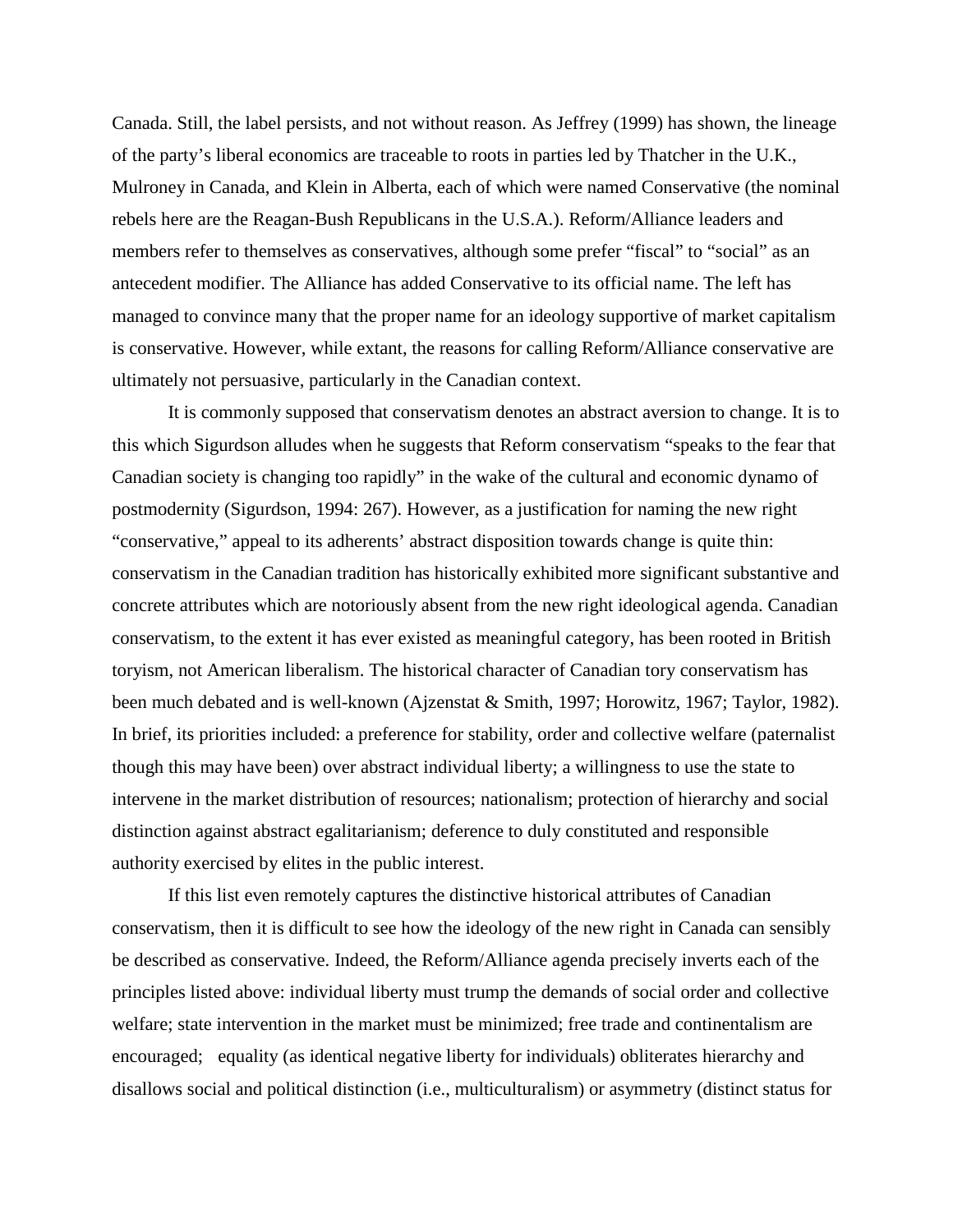aboriginals and Quebec); plebiscitarian populism neuters elite trusteeship and shifts power back to the people. Even the argument that the new right is conservative because its adherents value tradition over change is difficult to sustain in light of the fact that, taken together, Reform/Alliance proposals for institutional upheaval in the Canadian electoral and legislative systems verge on revolutionary. Is it supposed that we should label them "conservative" simply because they maintain a conception of "the family" and domestic life that might be better described as reactionary? Calling the new right conservative makes sense only if that word is drained of its Canadian content and historical substance. It only makes sense when, as Grant observed, it is reduced to identity with the very liberalism it has historically opposed – which is to say it makes sense only as a nonsense. On a discursive terrain where unreconstructed liberalism assumes the mantle of conservatism, there is no place for the latter as a genuine, substantive ideology because it cannot be named. Ironically, the rise of a new right liberalism that calls itself conservative marks the final impossibility of conservatism in Canada.

### **References**

Andrew, E. (1988). Shylock's rights : a grammar of Lockian claims. Toronto: University of Toronto Press.

Ajzenstat, J. & Smith, P. (eds.). Canada's origins: liberal, tory or republican? Ottawa: Carleton University Press.

Archer, K. & Ellis, F. (1994). Opinion structure of party activists: the Reform party of Canada. Canadian Journal of Political Science, 27:2, 277-308.

Barney, D. (1996). Push-button populism: the Reform party and the real world of teledemocracy. Canadian Journal of Communication, 21:3, 381-413.

Barney, D. & Laycock, D. (1999). Right-populists and plebiscitary politics in Canada. Party Politics, 5:3, 317-339.

Canada, (1982). The Constitution Act, Part II: Canadian Charter of Rights and Freedoms. Ottawa: Minister of Supply and Services.

Canadian Alliance, (2000a). Policy declaration. On-line at www.canadianalliance.ca, July 2000.

Canadian Alliance, (2000b). A time for change: an agenda of respect for all Canadians. On-line at www.canadianalliance.com, October 2000.

Carty, R.K., Cross, W., & Young, L. (2000). Rebuilding Canadian party politics. Vancouver: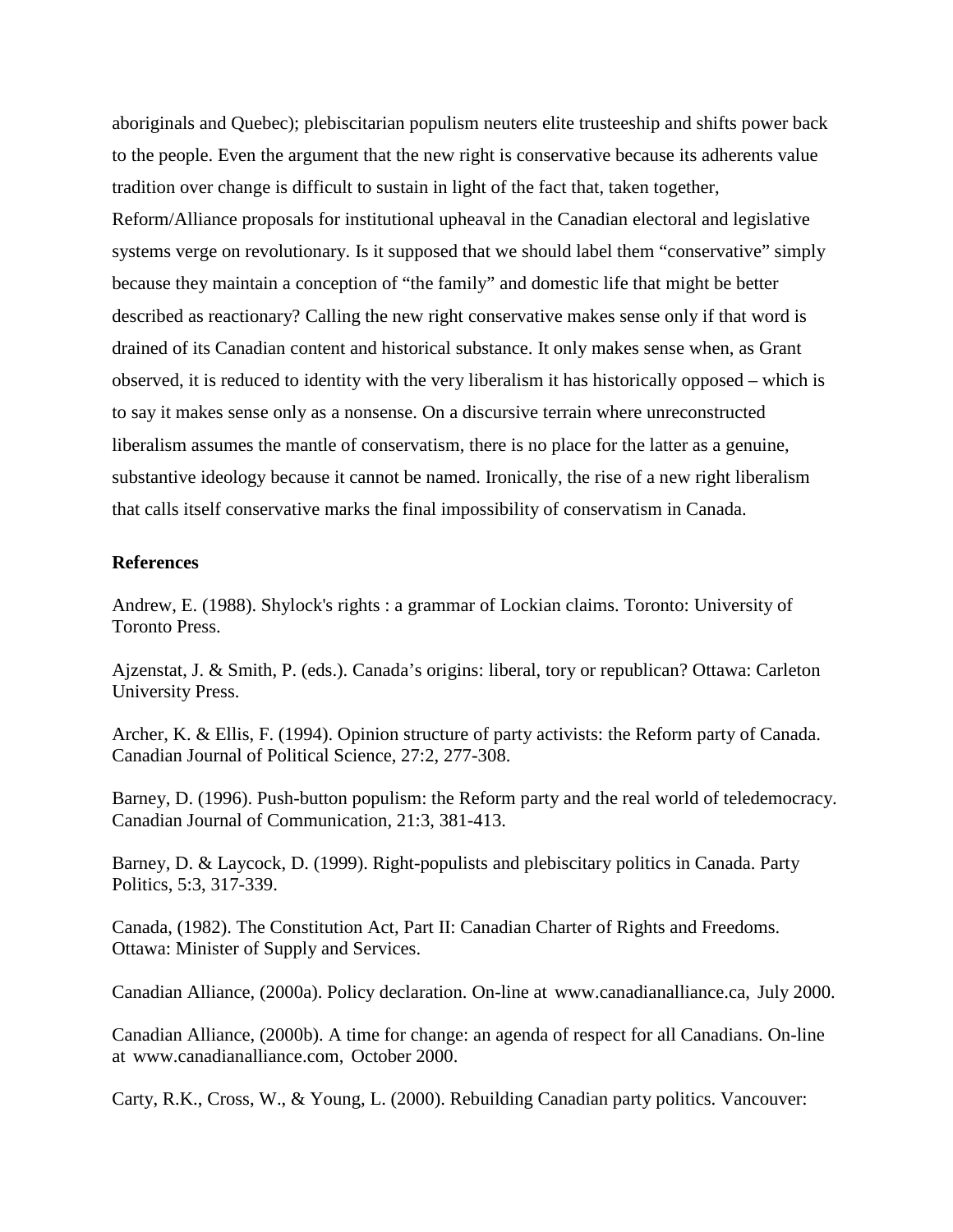UBC Press.

Dabbs, F. (1997). Preston Manning : the roots of Reform. Vancouver: Greystone.

Dale, S. (1999). Lost in the suburbs: a political travelogue. Toronto: Stoddart.

Dobbin, M. (1991). Preston Manning and the Reform party. Toronto: Lorimer.

Flanagan, T. (1995). Waiting for the wave: the Reform party and Preston Manning. Toronto: Stoddart.

Grant, G. (1995). Lament for a nation: the defeat of Canadian nationalism. Ottawa: Carleton University Press.

Harrison, T. (1995). Of passionate intensity: right-wing populism and the Reform Party of Canada. Toronto: University of Toronto Press.

Horowitz, G. (1967). Conservatism, liberalism and socialism in Canada: an interpretation. In H. Thorburn (Ed.), Party politics in Canada. 2<sup>nd</sup> ed. Scarborough: Prentice-Hall.

Ibbitson, J. (1997). Promised land: inside the Mike Harris revolution. Scarborough, Ontario: Prentice-Hall.

Jeffrey, B. (1999). Hard right turn: the new face of neo-conservatism in Canada. Toronto: Harper Collins.

Laycock, D. (1990). Populism and democratic thought in the Canadian prairies, 1910-1945. Toronto: University of Toronto Press.

Laycock, D. (1994). Reforming Canadian democracy? Institutions and ideology in the Reform party project. Canadian Journal of Political Science, 27:2, 213-247.

Leblanc. D. (2000). Here's what Day has in store for Canada. Globe and Mail. Tuesday 11 July: A4.

Locke, J. (1986). Two treatises of government. London: Dent/Everyman.

Manning, P. (1992). The new Canada. Toronto: MacMillan.

McBride, S., & Shields, J. (1993). Dismantling a nation: Canada and the new world order. Halifax: Fernwood.

Patten, S. (1996). Preston Manning's populism: constructing the common sense of the common people. Studies in Political Economy, 50, 95-132.

Ralph, D., Régimbald, A., & St. Amand, N. (1997). Open for business, closed to people: Mike